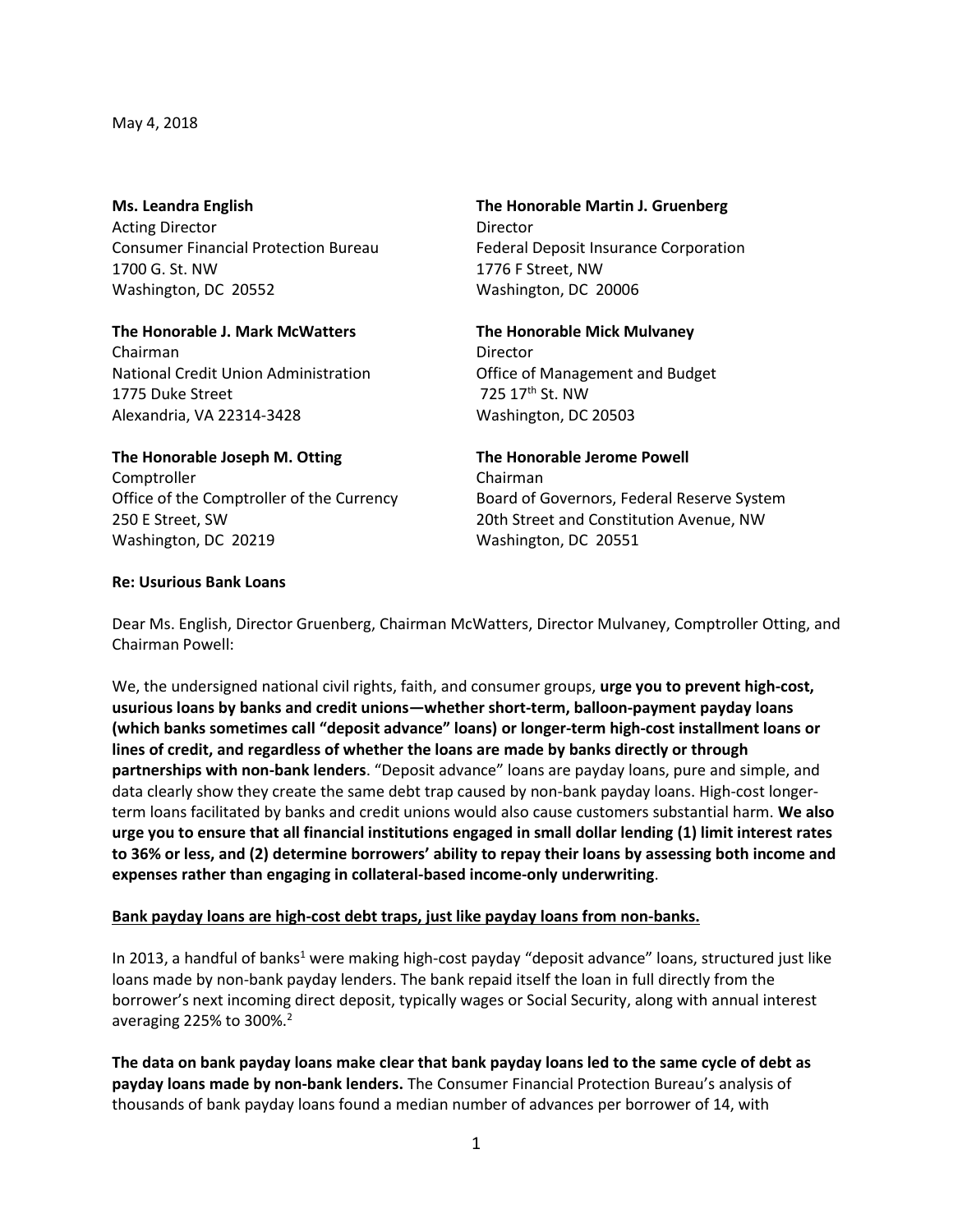extremely high numbers of advances for many borrowers: Fourteen percent of borrowers had a median of 38 advances in 12 months.<sup>3</sup> These findings were consistent with the Center for Responsible Lending's prior analysis of bank payday loans, which found that the median bank payday borrower had 13.5 loans in 2011 and was in bank payday loan debt at least part of six months during the year; over a third of borrowers had more than 20 loans during the year.<sup>4</sup> Bank payday loans created this debt trap despite so-called protections the banks touted, like installment repayment options.

**At their peak, these loans—even with only six banks making them—drained roughly half a billion dollars from bank customers annually.**<sup>5</sup> This cost does not include the severe broader harm that the payday loan debt trap has been shown to cause, including overdraft and non-sufficient funds fees, increased difficulty paying mortgages, rent, and other bills, loss of checking accounts, and bankruptcy. Payday lending has a particularly adverse impact on African Americans and Latinos. A disproportionate share of payday borrowers come from communities of color, <sup>6</sup> and bank payday loans that jeopardize their bank accounts can leave these communities even more disproportionately underserved by the banking mainstream.

Payday lending by banks was met by fierce opposition from virtually every sphere—the military community,<sup>7</sup> community organizations,<sup>8</sup> civil rights leaders,<sup>9</sup> faith leaders,<sup>10</sup> socially responsible investors,<sup>11</sup> state legislators,<sup>12</sup> and members of Congress.<sup>13</sup> Bank payday lending also motivated "moveyour-money" campaigns.<sup>14</sup> It led groups managing programs aiming to bring people into the banking mainstream to establish policies that excluded banks making high-cost payday loans from the program.<sup>15</sup> And multiple lawsuits involving bank payday loans were filed.<sup>16</sup>

**Recognizing the harm to consumers, regulators took action in 2013 to protect bank customers**—the OCC and FDIC with their 2013 deposit advance guidance requiring an income-and-expense-based abilityto-repay determination, and the Federal Reserve with its supervisory statement, emphasizing the "significant consumer risks" bank payday lending poses. For the most part, the banks responded by suspending their payday loan products.

We were deeply discouraged by the OCC's rescission of its deposit advance guidance in October 2017. We responded with an open letter, signed by more than 230 groups, urging banks to stay out of payday lending. $17$ 

**We urge the OCC to reinstate its deposit advance guidance; the FDIC to retain its guidance; and the Federal Reserve to issue guidance mirroring the OCC's and FDIC's. We urge the CFPB to retain its payday loan rule's general applicability to short-term bank deposit advance loans.**

## **Prevent high-cost bank installment loans and require ability-to-repay determinations on installment loans based on income and expenses.**

We also urge you to prevent banks and credit unions from making high-cost loans directly and to ensure that financial institutions that make small dollar loans determine that borrowers have the ability to repay their loans.

We welcome more small dollar lending by banks and credit unions as long as those loans are reasonably priced and affordable. These institutions are well positioned to make low-cost small dollar loans. Financial institutions possess a lot of information about their customers' income, expenses and financial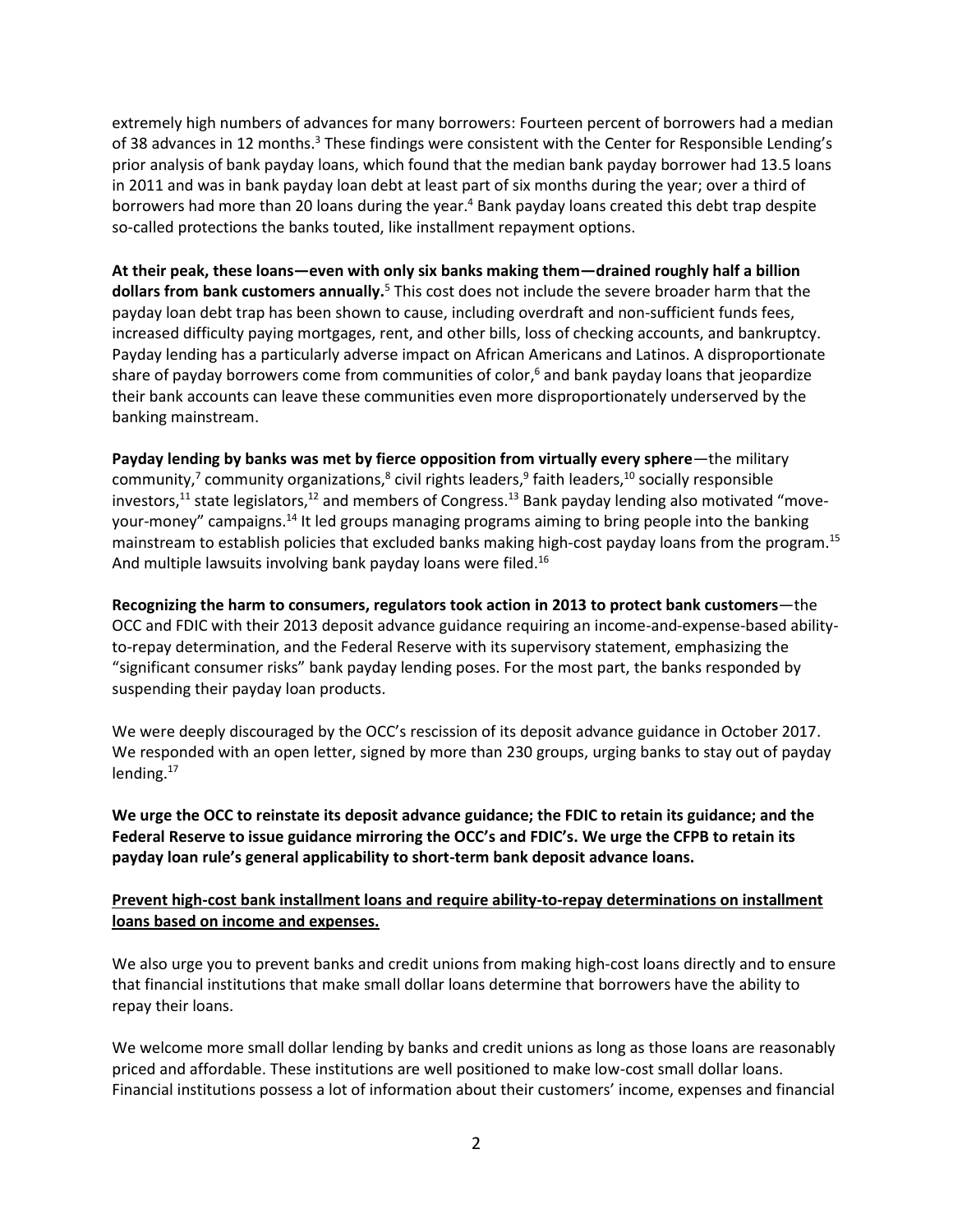lives. This information can enable banks and credit unions to assess ability to repay a small dollar loan without complicated loan applications. Further, banks and credit unions can offer these loans as part of a broader relationship with their customers that can enhance the value of a deposit account or open the gateway to other types of loans like auto loans and mortgages down the line.

**While financial institutions should be encouraged to make low-cost, affordable small dollar loans, we reject calls for banks to make loans with rates as high as 99%**. For small loans, a maximum rate of 36% or less is the widely accepted benchmark for affordable loans, ensuring that the interests of lenders and borrowers are aligned.<sup>18</sup> The FDIC's longstanding 2007 guidelines provide that affordable loans should not exceed 36%. That rate is twice the 18% rate that federal credit unions are allowed to charge. An interest rate cap of 36% or less for small loans has been supported for over a century by reformers and in recent years has been endorsed by Congress, states, regulators and the consumer advocacy community. For larger loans, rates should be even lower, just as many states have tiered interest rate caps. Iowa for example, caps the first \$1000 at 36% and ratchets the rate down to 18% for amounts over \$10,000.

While your agencies (with the exception of NCUA) do not enforce rate limits, you have the responsibility to ensure that financial institutions under your charge are not engaged in unaffordable lending and do not put their reputations at risk. At high interest rates, both risks are much greater. High interest rates lead to skewed incentives that allow lenders to profit on unaffordable loans.<sup>19</sup> Lenders like CashCall and Elevate make installment loans in the 100% APR range that have very high default rates. Rates above 36% also risk financial institutions' reputations and blur the line between responsible institutions and predatory lenders.

**In addition, efforts to encourage financial institutions to offer small dollar loans should not be at the expense of traditional underwriting principles.** Financial institution regulators must reject any suggestion that institutions should engage in collateral-based lending that looks only at borrower income and does not consider the borrower's ability to afford existing expenses.

The federal banking regulators have long held that safe and sound lending requires lending based on the borrower's ability to repay and not based on the lender's access to collateral (asset-based lending).<sup>20</sup> Yet making high-cost loans tied to repayment from the borrower's incoming deposit—thus putting the depository first in line for repayment—without an income-and-expense based ability-to-repay determination is asset-based lending. Looking only at income does not ensure that the borrower can continue to meet their remaining obligations and expenses after loan repayment; the borrower must only have enough funds on payday.

Payment-to-income ratios cannot substitute for underwriting or serve as a conclusive determination that a borrower has the ability to afford a payment. Consider a family of four at the federal poverty level of \$24,300 annually, \$2,025 monthly. A 5% PTI standard would assume that the borrower has \$101 in spare cash each month, or \$1,215 annually, that they can spare toward service of high-cost debt. Yet, by definition, the poverty level is the level at which a family already has insufficient income. Even at somewhat higher income levels, it is far-fetched to categorically assume that a subprime borrower who has already demonstrated difficulty handling expenses has an extra 5% of her income available to put towards a new debt. Collateral-based income-only lending does not sufficiently account for existing challenges meeting ongoing expenses. Moreover, payday installment loans have very high defaults even when payments are limited to 5% of income or less. $^{21}$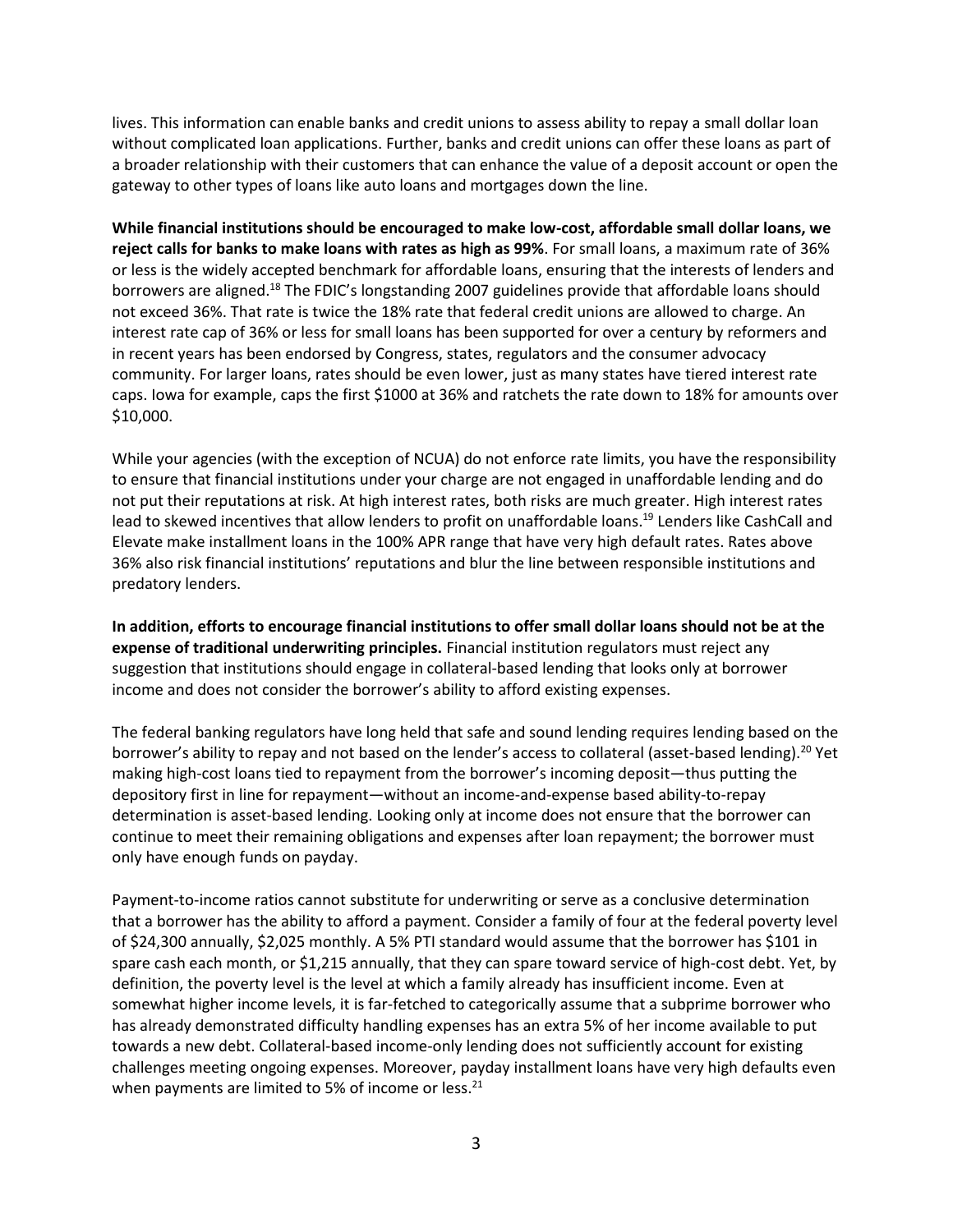**Low default rates, particularly for bank loans repaid from incoming deposits, do not demonstrate that loans are affordable.** Certainly, regulators should take action if a loan program has high default rates. As discussed further below, regulators should put a stop to rent-a-bank operations that enable lenders like Elevate to make high-cost loans with high default rates. But when a lender has a strong repayment mechanism, default rates will not tell the whole story, and scrutinizing default rates does not substitute for a front-end determination based on ability to meet expenses. Deposit advance products, for example, likely had extremely low default rates because banks had access to the borrower's deposit accounts and could immediately skim the payment of the top of the next deposit. When loans are tied to automatic repayment from deposit accounts, default rates can understate unaffordability because the lender repays itself on payday, when the borrower's account balance is highest, before all other obligations and expenses. Thus, the loan itself will often be repaid even while the payments on the additional debt load leave the borrower unable to meet other obligations and expenses.

For all of these reasons, regulators' efforts to encourage financial institutions to offer small dollar loans must ensure that rates are reasonable, payments are affordable, and loans are underwritten for ability to repay based on consideration of income and expenses.

#### **Prevent rent-a-bank schemes that enable non-bank lenders to circumvent state interest rate limits.**

Interest rate limits are the simplest and most effective way of preventing predatory lending and ensuring that lenders properly consider borrowers' ability to repay their loans. At reasonable interest rates, the interests of the lender and borrower are aligned: They rise and fall together, prospering if a loan is affordable, and suffering if it is not. High interest rates, on the other hand, enable lenders to make profits despite high default rates and even, at times, to profit on loans that default. Interest rate limits are easily understood by lenders and borrowers alike, are easy to comply with, and give lenders flexibility as to how to underwrite to ensure that borrowers can afford their payments.

Decades ago, a few banks – which are not subject to state interest rate limits – began renting out their charters to enable payday lenders to make high-cost loans in states where high rates are prohibited. While those schemes were shut down, they are starting to return.

**We call on you to prevent banks from partnering with non-bank lenders to make loans—whether short-term or installment loans—that exceed state interest rate limits.** Since the mid-2000s, federal regulators have generally kept rent-a-bank arrangements for short-term payday loans at bay. At that time, OCC Comptroller Hawke called rent-a-bank schemes "an abuse of the national charter"<sup>22</sup> and cautioned that "[t]he benefit that national banks enjoy by reason of [preemption] cannot be treated as a piece of disposable property that a bank may rent out to a third party that is not a national bank."<sup>23</sup>

But these schemes have continued to spring up for high-cost installment loans. Elevate makes loans at 100% interest using Republic Bank & Trust in Kentucky, ignoring the voter-approved 36% or lower rate caps in Arkansas, Montana, South Dakota and other states. Elevate has very high charge-off rates. Enova also uses Republic Bank & Trust to make loans at rates that exceed state limits. CashCall made loans up to 99% in Maryland and West Virginia using First Bank of Delaware and First Bank & Trust, though courts later shut them down. On Deck Capital makes small business loans with rates up to 99.7% APR, originating loans through Celtic Bank in states where it cannot make the loans directly. Marketplace lenders are also using banks to charge rates up to 36% that are not permitted in many states for large loans of \$30,000 to \$40,000; the State of Colorado has sued two marketplace lenders, Avant and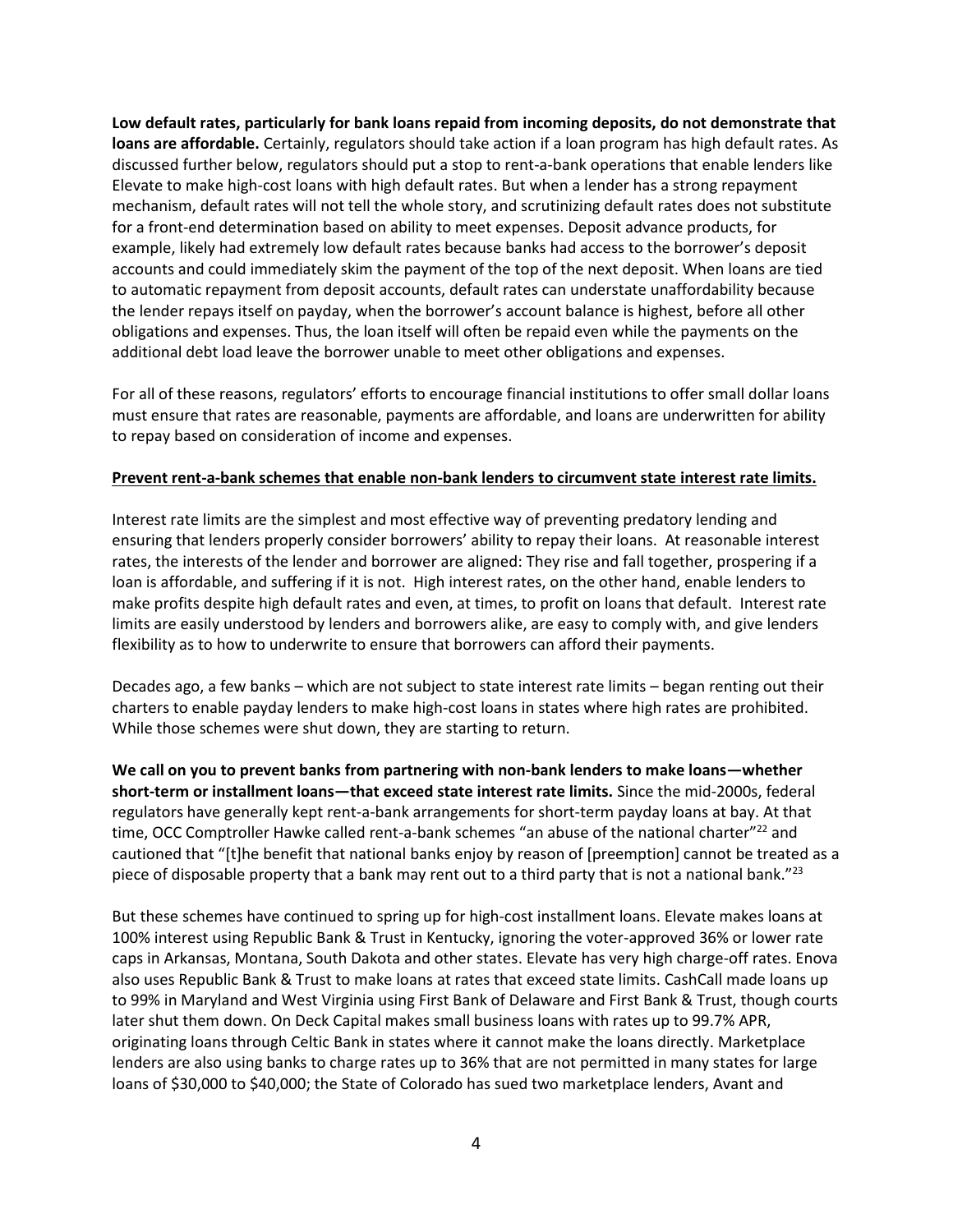Marlette, for using rent-a-bank arrangements to hide the fact that these state-regulated lenders are the true lender.

In rent-a-bank operations—both old and new—the non-bank lender is in the driver's seat. The bank is a fig leaf, originating the loan and perhaps having a minor additional role that merely serves as cover for the fact that the main value the bank adds is its interest rate preemption rights. Typically, virtually all aspects of the loan program other than origination are handled by the non-bank lender, which may include setting the loan terms, designing the underwriting criteria, handling the website, marketing the loans, taking and processing applications, servicing the loans, handling customer service, and, for securitized loans, packaging the loans for investors. While the bank may approve aspects of these operations, the vast majority of the work and the vast majority of the profits go to the non-bank lender.<sup>24</sup>

These rent-a-bank arrangements are inconsistent with the banking regulators' stance against third-party arrangements designed to permit circumvention of state law. We urge the regulators to use their supervision and enforcement authority to ensure that banks are not renting their charters.

We note with alarm that the OCC recently lifted a 2002 consent order prohibiting Ace Cash Express from engaging in a rent-a-bank partnership. We hope this is not a sign of a more permissive stance by the OCC or any other federal regulator. We also call on the FDIC, in particular, to stop its supervisee banks that are currently engaged in rent-a-bank schemes from helping non-bank lenders evade state limits on interest rates.

#### \*\*\*

High-cost loans made or facilitated by banks and credit unions will not drive out even higher-cost lending by non-bank lenders. To the contrary, high-cost lending by banks and credit unions will undermine the most effective measure against predatory lending: state interest rate limits. Rate caps in the nearly one-third of states—home to approximately 100 million Americans—have prohibited or imposed meaningful restrictions on payday loans in recent years. And most states cap rates on longerterm loans.<sup>25</sup>

Depository involvement in high-cost lending is both a consumer protection and a safety and soundness concern. It violates the basic safety and soundness principle of lending based on the borrower's ability to repay a loan without relying on collateral (in this case, the borrower's incoming deposits); it poses severe reputational risk, as evidenced by sweeping negative reaction; and it risks violation of consumer protection laws, which itself poses safety and soundness risk.<sup>26</sup> Ultimately, high-cost loans erode the assets of bank customers and, rather than promote savings, make checking accounts unsafe for already financially distressed customers.

It is therefore incumbent on the prudential regulators, in addition to CFPB, to ensure that banks do not get back into high-cost payday lending, whether short-term or installment, whether directly or through partnerships. Please reject calls to explicitly authorize such loans and take every necessary step to prevent them.

We appreciate your consideration of our concerns. We will follow up to request a meeting with each of you to discuss them further.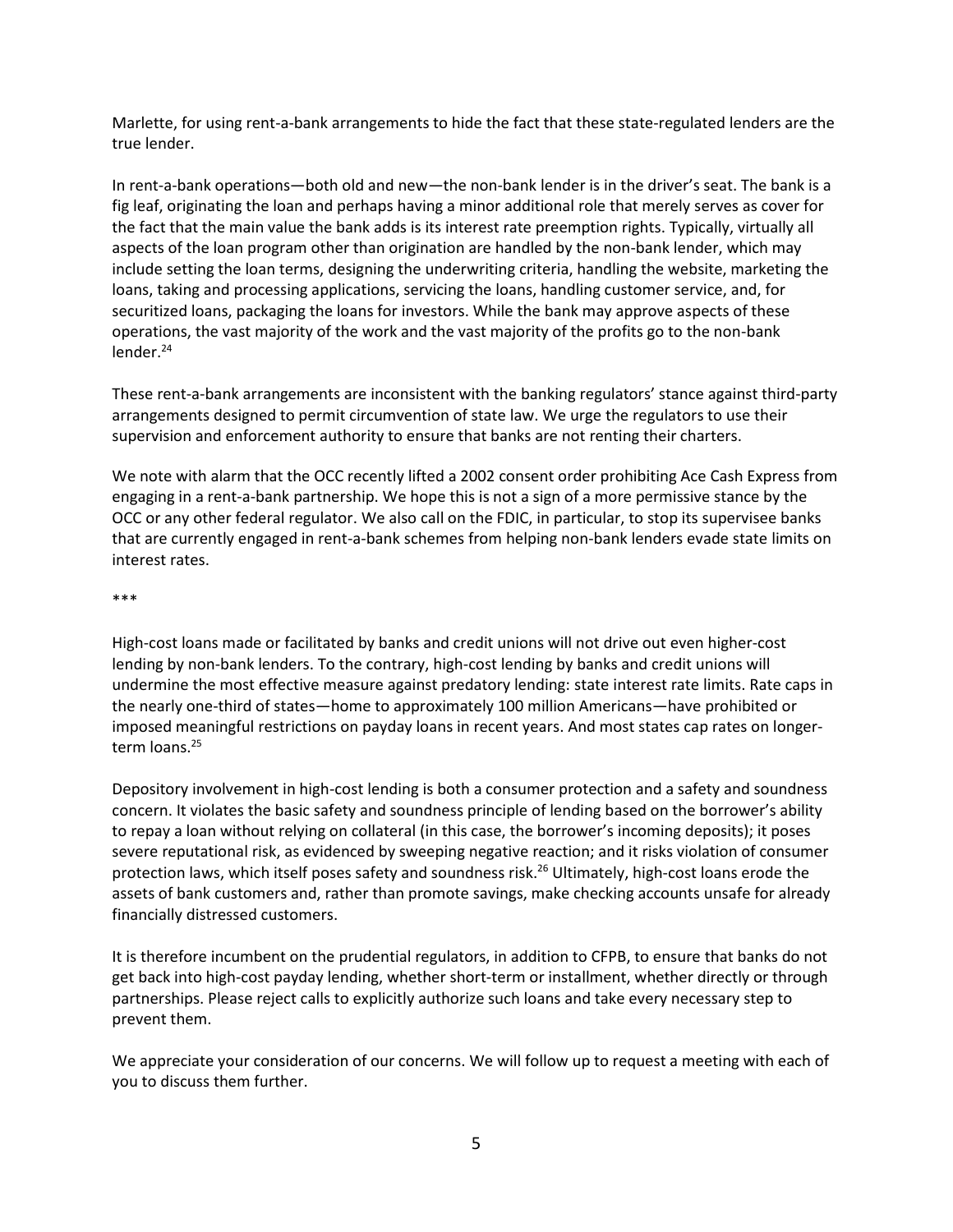Sincerely,

 $\overline{a}$ 

**Michael Calhoun, President Center for Responsible Lending**

**Lisa Donner, Executive Director Americans for Financial Reform**

**Richard DuBois, Executive Director National Consumer Law Center**

**Edmund Mierzwinski, Senior Director, Consumer Programs U.S. PIRG**

**Reverend Dr. Cassandra Gould, Executive Director Missouri Faith Voices, a Faith in Action Federation**

**Christopher Peterson, Director of Financial Services and Senior Fellow Consumer Federation of America**

**Samantha Vargas Poppe, Associate Director of Policy & Advocacy UnidosUS**

**Hilary O. Shelton, Director NAACP Washington Bureau & Senior Vice President for Policy and Advocacy**

<sup>3</sup> Consumer Financial Protection Bureau, *Payday Loans and Deposit Advance Products: A White Paper of Initial Data Findings* at 33-34*,* April 24, 2013, *available at* [http://files.consumerfinance.gov/f/201304\\_cfpb\\_payday-dap](http://files.consumerfinance.gov/f/201304_cfpb_payday-dap-whitepaper.pdf)[whitepaper.pdf.](http://files.consumerfinance.gov/f/201304_cfpb_payday-dap-whitepaper.pdf)

 $1$  Wells Fargo, US Bank, Fifth Third, Regions, Bank of Oklahoma and its related banking divisions, and Guaranty Bank.

<sup>2</sup> For further background, *see* Center for Responsible Lending, *Been There, Done That: Banks Should Stay Out of Payday Lending* (July 2017)[, http://www.responsiblelending.org/research-publication/been-there-done-banks](http://www.responsiblelending.org/research-publication/been-there-done-banks-should-stay-out-payday-lending)[should-stay-out-payday-lending.](http://www.responsiblelending.org/research-publication/been-there-done-banks-should-stay-out-payday-lending)

<sup>4</sup> Rebecca Borné and Peter Smith, *Triple Digit Danger: Bank Payday Lending Persists* (March 21, 2013), Center for Responsible Lending, *available at* [http://www.responsiblelending.org/payday-lending/research-analysis/Triple-](http://www.responsiblelending.org/payday-lending/research-analysis/Triple-Digit-Bank-Payday-Loans.pdf)[Digit-Bank-Payday-Loans.pdf.](http://www.responsiblelending.org/payday-lending/research-analysis/Triple-Digit-Bank-Payday-Loans.pdf)

<sup>&</sup>lt;sup>5</sup> CFPB reports that the market was roughly \$6.5 billion in advances at its peak in 2013. Bureau of Consumer Protection, 12 CFR Part 1041, Payday, Vehicle Title, and Certain High-Cost Installment Loans; Proposed Rule, 81 Fed. Reg. 47864, 47884 (July 22, 2016), *available at* [https://www.gpo.gov/fdsys/pkg/FR-2016-07-22/pdf/2016-](https://www.gpo.gov/fdsys/pkg/FR-2016-07-22/pdf/2016-13490.pdf) [13490.pdf](https://www.gpo.gov/fdsys/pkg/FR-2016-07-22/pdf/2016-13490.pdf) (CFPB Proposed Rule). Banks charged from \$7.50 to \$10.00 per \$100 borrowed, computing to a range of \$487.5 million (if every customer were charged \$7.50) to \$650 million (if every customer were charged \$10.00).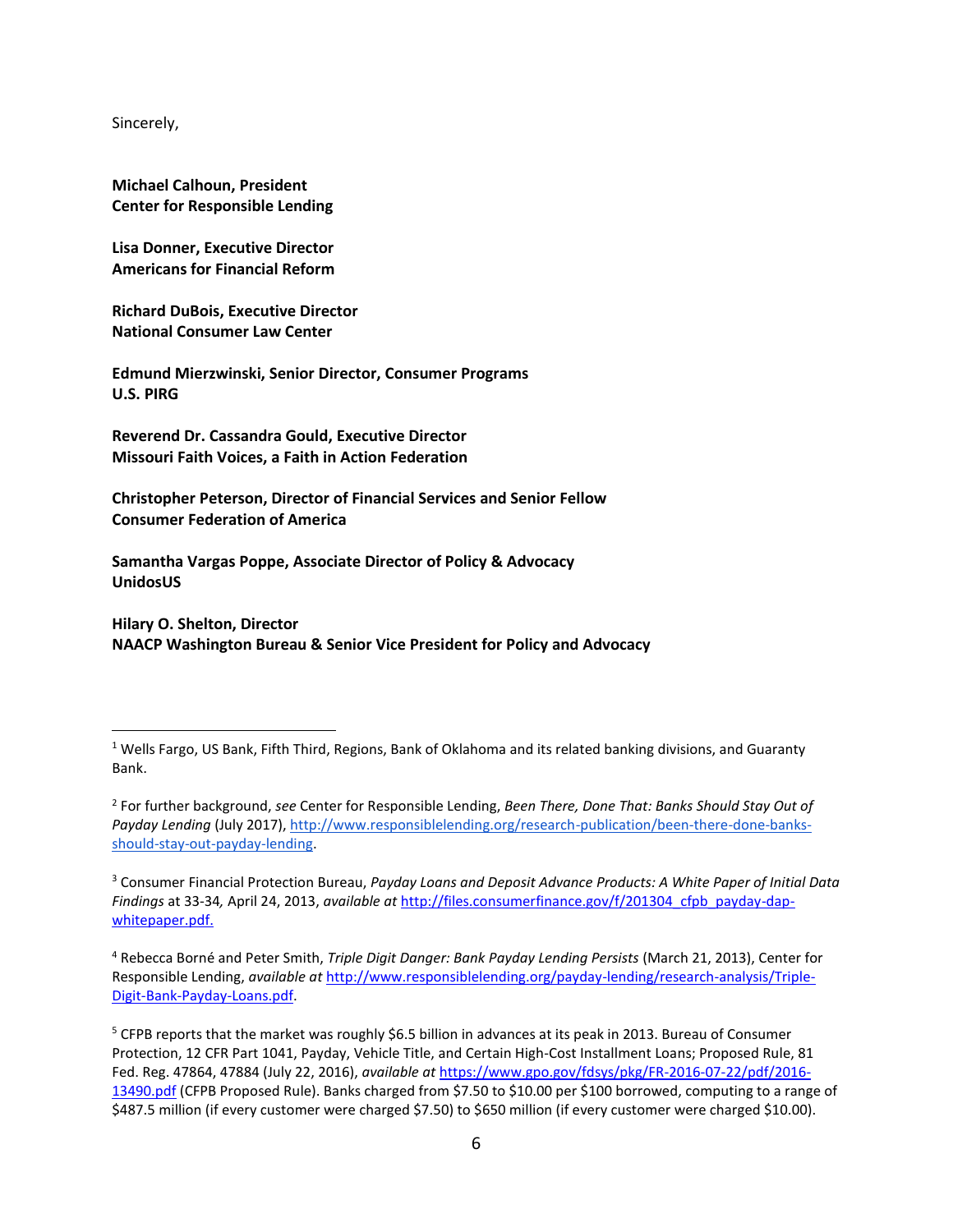6 For example, studies in California and Texas have both shown that African American and Latinos are far more likely to have been extended payday loans than the population as a whole. California Department of Corporations, "Payday Loan Study (Updated June 2008); Paige Marta Skiba and Jeremy Tobacman, *Do Payday Loans Cause Bankruptcy?* Vanderbilt University and the University of Pennsylvania (October 10, 2008). This disproportionate share is even more significant because African Americans and Latinos are much less likely to have a checking account—a basic requirement for obtaining a payday loan. *See also* Robin Howarth, Delvin Davis, & Sarah Wolff, *Shark-Free Waters: States Are Better Off without Payday Lending*, Center for Responsible Lending (Aug. 2016), *available at* [http://www.responsiblelending.org/sites/default/files/nodes/files/research](http://www.responsiblelending.org/sites/default/files/nodes/files/research-publication/crl_shark_free_waters_aug2016.pdf)[publication/crl\\_shark\\_free\\_waters\\_aug2016.pdf](http://www.responsiblelending.org/sites/default/files/nodes/files/research-publication/crl_shark_free_waters_aug2016.pdf) (payday lenders in Florida were more concentrated in majority black and Latino communities, even after controlling for income); Wei Li, Leslie Parrish, Keith Ernst, and Delvin Davis, *Predatory Profiling: The Role of Race and Ethnicity in the Location of Payday Lenders in California,* Center for Responsible Lending (March 26, 2009), *available at*: [http://www.responsiblelending.org/payday-lending/research](http://www.responsiblelending.org/payday-lending/research-analysis/predatory-profiling.pdf)[analysis/predatory-profiling.pdf](http://www.responsiblelending.org/payday-lending/research-analysis/predatory-profiling.pdf) (Payday lenders in California were found 2.4 times more concentrated in African American and Latino communities, *even after controlling for income and a variety of other factors*).

 $\overline{a}$ 

7 *See*, *e.g.*, Testimony of Steve Abbot, former President of the Navy-Marine Corps Relief Society, Before the U.S. Committee on Banking, Housing and Urban Affairs (Nov. 3, 2011) (noting bank payday loans among the "most egregious trends"); Comments of Michael Archer, Director of Military Legal Assistance, Marine Corps Installations East, to CFPB (April 4, 2012): "Most ominously, a few large banks have gotten into the business of payday loans through the artifice of calling the loans open ended credit," [http://www.regulations.gov/#!documentDetail;D=CFPB-2012-0009-0056.](http://www.regulations.gov/#!documentDetail;D=CFPB-2012-0009-0056)

<sup>8</sup> Hundreds of groups urged the prudential regulators to stop banks from trapping borrowers in payday loans. Letters from approximately 250 groups to FDIC, OCC, FRB and CFPB, March 13, 2013 [\(http://ourfinancialsecurity.org/blogs/wp-content/ourfinancialsecurity.org/uploads/2013/03/Bank-Payday-Sign-](http://ourfinancialsecurity.org/blogs/wp-content/ourfinancialsecurity.org/uploads/2013/03/Bank-Payday-Sign-On-Letter-3-13-13-Final.pdf)[On-Letter-3-13-13-Final.pdf\)](http://ourfinancialsecurity.org/blogs/wp-content/ourfinancialsecurity.org/uploads/2013/03/Bank-Payday-Sign-On-Letter-3-13-13-Final.pdf) and February 22, 2012 [\(http://www.responsiblelending.org/payday-lending/policy](http://www.responsiblelending.org/payday-lending/policy-legislation/regulators/Dear-Regulators.pdf)[legislation/regulators/Dear-Regulators.pdf\)](http://www.responsiblelending.org/payday-lending/policy-legislation/regulators/Dear-Regulators.pdf). Thousands of individuals and many community groups filed comments with the OCC urging that Wells Fargo's Community Reinvestment Act rating be negatively impacted because it makes payday loans. The comment filed by CRL and NCLC is available here: [http://www.responsiblelending.org/payday-lending/policy-legislation/regulators/cra-comment\\_wells-nov-29-](http://www.responsiblelending.org/payday-lending/policy-legislation/regulators/cra-comment_wells-nov-29-2012_final.pdf) 2012 final.pdf.

9 *See*, *e.g.*, Letter from Benjamin Todd Jealous, President and Chief Executive Officer, NAACP, to FDIC, OCC, FRB, and CFPB opposing bank payday lending (Feb. 21, 2013), *available at* [http://www.responsiblelending.org/payday](http://www.responsiblelending.org/payday-lending/policy-legislation/regulators/NAACP-redatory-Pay-Day-Loans-to-regulators-BTJ.pdf)[lending/policy-legislation/regulators/NAACP-redatory-Pay-Day-Loans-to-regulators-BTJ.pdf.](http://www.responsiblelending.org/payday-lending/policy-legislation/regulators/NAACP-redatory-Pay-Day-Loans-to-regulators-BTJ.pdf)

<sup>10</sup> *See*, *e.g.*, Elaina Ramsey, Faith Groups Take On Payday Lenders, Sojourners, *available at* <https://sojo.net/magazine/stub/faith-groups-take-payday-lenders> (discussing a National Day of Action among faith leaders in early 2013 to address payday lending). In connection with this National Day of Action, Rev. DeForest B. Soaries, jointly with other nationally prominent African American ministers, called for "an end to usury, an end to 300% interest rates, and an end to enslavement to both payday lenders and the banks now offering equally dangerous products" in *An Emancipation Proclamation from Payday Lending.* Center for Responsible Lending, *Bank Payday Lending: Overview of Media Coverage and Public Concerns*, CRL Issue Brief, March 7, 2013, *available at* <http://www.responsiblelending.org/payday-lending/tools-resources/BPD-media-coverage-3-7-13.pdf>

<sup>11</sup> For proxy year 2013, investors filed shareholder resolutions with the four largest banks making payday loans expressing concern about the product and requesting data, which none of the banks agreed to provide. Wells Fargo [\(http://www.onlineethicalinvestor.org/eidb/wc.dll?eidbproc~reso~10525\)](http://www.onlineethicalinvestor.org/eidb/wc.dll?eidbproc~reso~10525); Fifth Third Bank [\(http://www.trilliuminvest.com/resolutions/payday-lending-fifth-third-bancorp-2013/\)](http://www.trilliuminvest.com/resolutions/payday-lending-fifth-third-bancorp-2013/); Regions Bank;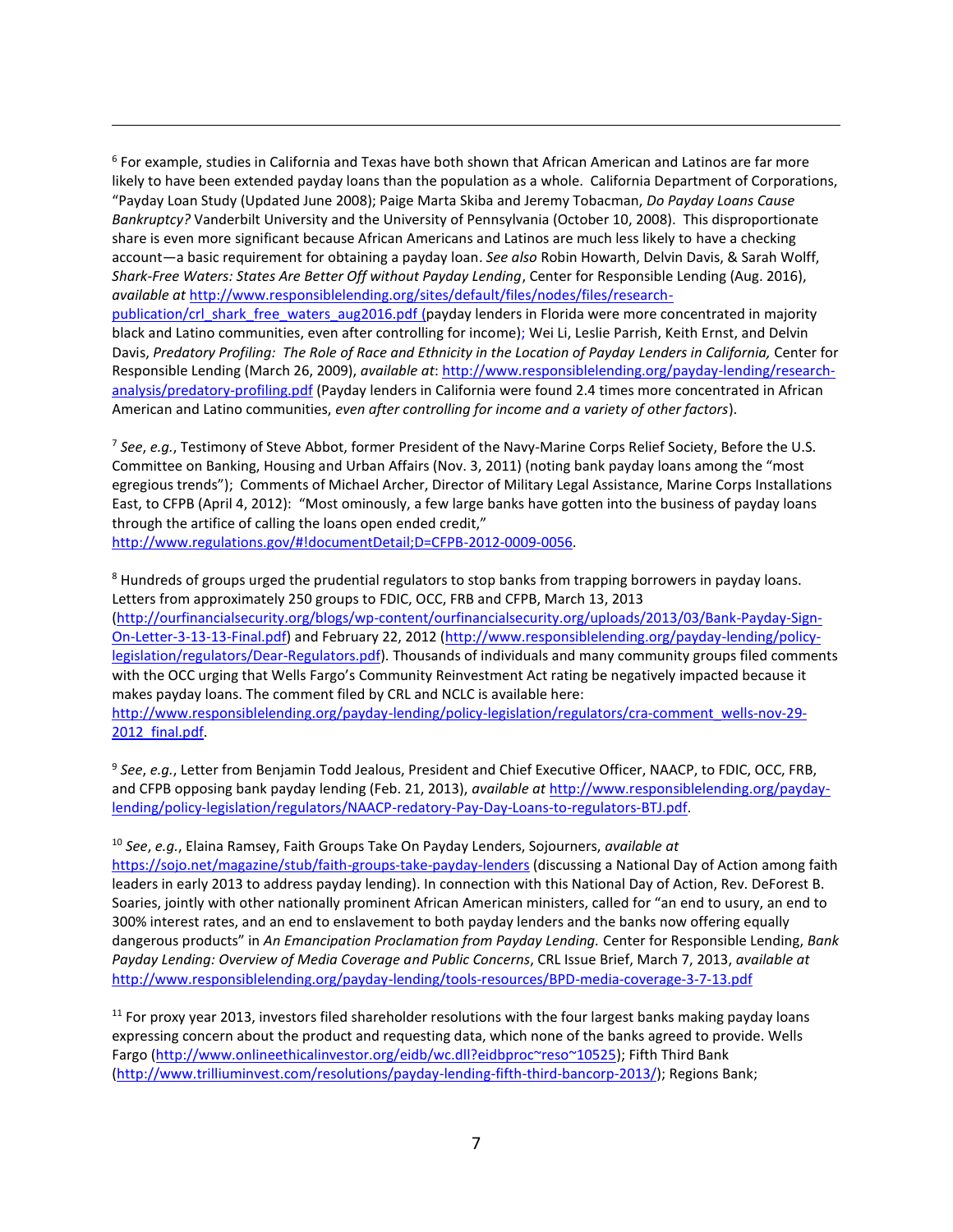[\(https://www.sec.gov/divisions/corpfin/cf-noaction/14a-8/2013/dominisocial012513-14a8.pdf\)](https://www.sec.gov/divisions/corpfin/cf-noaction/14a-8/2013/dominisocial012513-14a8.pdf); and U.S. Bank and U.S. Bank [\(https://www.sec.gov/divisions/corpfin/cf-noaction/14a-8/2013/congregationsisters011413-14a8.pdf\)](https://www.sec.gov/divisions/corpfin/cf-noaction/14a-8/2013/congregationsisters011413-14a8.pdf).

 $\overline{a}$ 

<sup>12</sup> *See*, *e.g.*, "Legislative Black Caucus slams Regions Bank over payday-style loans," Raleigh News and Observer "Under the Dome," Oct. 11, 2012, *available at* [http://www.cashcowadvances.com/paydayblog/legislative-black](http://www.cashcowadvances.com/paydayblog/legislative-black-caucus-slams-regions-bank-over-payday-style-loans.html)[caucus-slams-regions-bank-over-payday-style-loans.html](http://www.cashcowadvances.com/paydayblog/legislative-black-caucus-slams-regions-bank-over-payday-style-loans.html) (quoting letter from N.C. Senator Floyd McKissick, Jr., chairman of the N.C. Legislative Black Caucus, to Regions Bank, which stated: "We are deeply concerned about recent reports of Regions Bank offering its 'Ready Advance' payday loans in North Carolina . . . . High-cost, shortterm balloon loans like these sharply increase the financial distress of families under economic strain"); Letter from Arizona Democratic Caucus to the prudential banking regulators, February 2012 (noting that Arizona "has spent countless state resources to study and understand the effects of [payday lending], and ultimately outlaw payday lending entirely" and calling on federal regulators to "take immediate action so that meaningful reforms taking place in Arizona and throughout the country in the name of consumer protection will not be undermined.").

<sup>13</sup> In January 2013, several Senators wrote the FRB, OCC, and FDIC urging action to address bank payday lending [\(http://www.blumenthal.senate.gov/newsroom/press/release/blumenthal-calls-on-regulators-to-act-to-stop](http://www.blumenthal.senate.gov/newsroom/press/release/blumenthal-calls-on-regulators-to-act-to-stop-abusive-bank-payday-lending)[abusive-bank-payday-lending\)](http://www.blumenthal.senate.gov/newsroom/press/release/blumenthal-calls-on-regulators-to-act-to-stop-abusive-bank-payday-lending). In April 2013, House members did the same. For further documentation of opposition to bank payday lending, *see* Center for Responsible Lending, *Bank Payday Lending: Overview of Media Coverage and Public Concerns* at 10, CRL Issue Brief, March 7, 2013, *available at* [http://www.responsiblelending.org/payday-lending/tools-resources/BPD-media-coverage-3-7-13.pdf.](http://www.responsiblelending.org/payday-lending/tools-resources/BPD-media-coverage-3-7-13.pdf)

<sup>14</sup> *See*, *e.g.*, Green America's "Break up with your mega bank" campaign focused on bank payday lending: [http://breakupwithyourmegabank.org/.](http://breakupwithyourmegabank.org/) In addition, a 2012 North Carolina poll found that 93 percent of respondents were less likely to use a bank that makes payday loans that violate North Carolina law. North Carolina Justice Center, *Regions Bank Halts Illegal Payday Lending in North Carolina* (Jan. 16, 2013), *available at* [http://www.ncjustice.org/?q=consumer-and-housing/media-release-regions-bank-halts-illegal-payday-lending](http://www.ncjustice.org/?q=consumer-and-housing/media-release-regions-bank-halts-illegal-payday-lending-north-carolina)[north-carolina](http://www.ncjustice.org/?q=consumer-and-housing/media-release-regions-bank-halts-illegal-payday-lending-north-carolina) (citing Public Policy Polling poll conducted on behalf of CRL, Sept. 2012).

<sup>15</sup> In 2012, "Bank On" Savannah (Ga.) adopted as policy that participating banks may not make deposit advance products in excess of 36% APR. Relatedly, Cities for Financial Empowerment, the organization that supports cities in implementing "Bank On" programs to bring people into the banking mainstream, wrote to the prudential regulators expressing serious concerns about bank deposit advance programs [\(https://www.fdic.gov/regulations/laws/federal/2013/2013-deposit\\_advance\\_products-c\\_61.pdf\)](https://www.fdic.gov/regulations/laws/federal/2013/2013-deposit_advance_products-c_61.pdf).

<sup>16</sup> For example, the following class action lawsuits were filed against Fifth Third Bank: *Klopfenstein v. Fifth Third Bank*, S.D. Ohio (Aug. 3, 2012); *Laskaris v. Fifth Third Bank*, S.D.Ca. (Feb. 12, 2013); *Jesse McQuillen v. Fifth Third Bank*, W.D. Ky. (May 7, 2013). Another was filed against Bank of Oklahoma and its affiliates (*Leland Small v. BOKF, N.A.*, 13-cv-01125), which resulted in a \$1.8 million settlement, [http://fastloansettlement.com/Home/FAQ.](http://fastloansettlement.com/Home/FAQ)

<sup>17</sup> [http://www.responsiblelending.org/research-publication/open-letter-banks-dont-make-debt-trap-payday-loans.](http://www.responsiblelending.org/research-publication/open-letter-banks-dont-make-debt-trap-payday-loans)

<sup>18</sup> *See* Lauren K. Saunders, National Consumer Law Center, Why 36%? The History, Use, and Purpose of the 36% Interest Rate Cap (April 2013), [http://www.nclc.org/images/pdf/pr-reports/why36pct.pdf.](http://www.nclc.org/images/pdf/pr-reports/why36pct.pdf) Generally, all fees, interest and other charges together should not exceed an annualized rate of 36%, as under the Military Lending Act. Many states enforce usury limits far below 36%, e.g. Arkansas (17%), New York (25%), Maryland (33%). Under a proposal in Congress to institute a 36% rate cap, \$30 per year in application or participation fees would not be included. See S. 1659 (Durbin)/H.R. 3760 (Cartwright), Protecting Consumers from Unreasonable Credit Rates Act of 2017.

<sup>19</sup> Lauren Saunders et al., National Consumer Law Center, Misaligned Incentives: Why High-Rate Installment Lenders Want Borrowers Who Will Default (July 2016), [https://www.nclc.org/issues/misaligned-incentives.html.](https://www.nclc.org/issues/misaligned-incentives.html)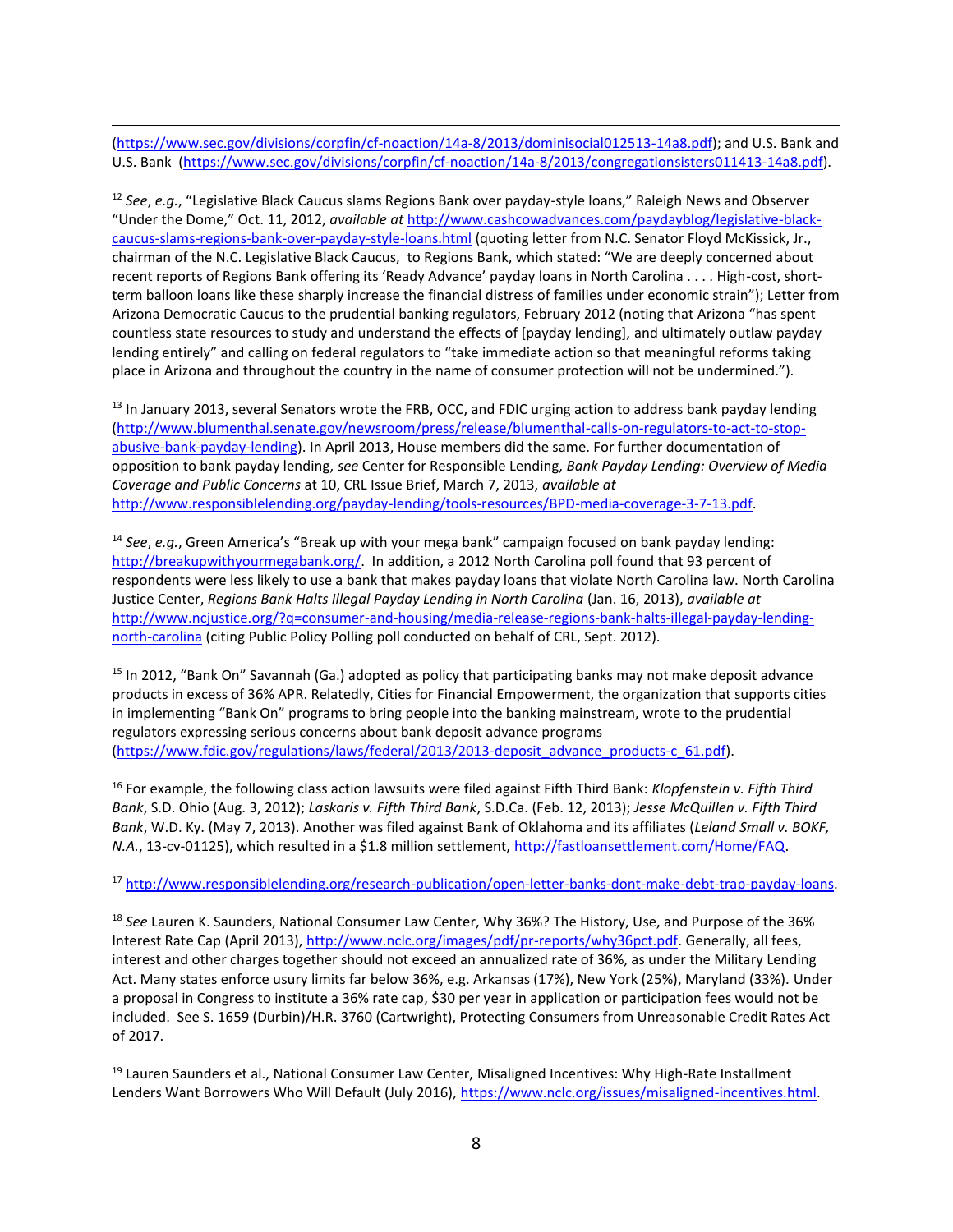<sup>20</sup> For example, in 2001, the agencies issued joint guidance on subprime consumer lending products, emphasizing that banks need to base lending on determination of the borrower's ability to repay the loan, as opposed to relying on collateral, and that the failure to underwrite the loan was a safety and soundness concern: "Loans to borrowers who do not demonstrate the capacity to repay the loan, as structured, from sources other than the collateral pledged are generally considered unsafe and unsound. Such lending practices should be criticized in the Report of Examination as imprudent. Further, examiners should refer any loans with the aforementioned characteristics to their Agency's respective consumer compliance/fair lending specialists for additional review." FIL 9-2001, Interagency Expanded Guidance for Subprime Lending Programs, January 31, 2001, available at [http://www.federalreserve.gov/boarddocs/srletters/2001/sr0104a1.pdf.](http://www.federalreserve.gov/boarddocs/srletters/2001/sr0104a1.pdf) This guidance was applicable to subprime consumer lending generally, beyond the mortgage context, and the FDIC has cited its specific relevance to payday lending. FDIC Financial Institution Letters, Guidelines for Payday Lending, FIL 14-2005, February 2005, available at [http://www.fdic.gov/news/news/financial/2005/fil1405a.html.](http://www.fdic.gov/news/news/financial/2005/fil1405a.html) For further discussion, *see* Center for Responsible Lending, *Prudential Regulators Should Apply Safety and Soundness Standards to Bank Payday Loan Products*, January 24, 2013, *available at* [http://www.responsiblelending.org/payday-lending/policy](http://www.responsiblelending.org/payday-lending/policy-legislation/regulators/Safety-Soundness-BPD.pdf)[legislation/regulators/Safety-Soundness-BPD.pdf.](http://www.responsiblelending.org/payday-lending/policy-legislation/regulators/Safety-Soundness-BPD.pdf)

 $\overline{a}$ 

<sup>21</sup> CFPB's research found extraordinarily high default levels on online installment loans even at PTI ratios of 5% or less. For one lender in the Bureau's data whose loans included both storefront and online loans, 28% to 30% of loans with PTI of 5% of less defaulted, excluding loans with first-payment defaults. CFPB, Supplemental Findings on payday, payday installment, and vehicle title loans, and deposit advance products (June 2016), [https://s3.amazonaws.com/files.consumerfinance.gov/f/documents/Supplemental\\_Report\\_060116.pdf,](https://s3.amazonaws.com/files.consumerfinance.gov/f/documents/Supplemental_Report_060116.pdf) at 17 (Figure 6), 22 (Figure 9) and n.31 at 24. CFPB's analysis of a large dataset uses a conservative definition of default, counting as defaulted loans only those charged off. *Id*. at 19. In addition, the Bureau excluded from this analysis loans with defaults before the first payment. This results in a conservative defaults figure, particularly considering that some portion of first payment defaults are due to inability to repay. At the same time, we note, as the Bureau does, that a nonprime 101 study found that the statistical correlation between PTI and defaults was substantially mitigated or eliminated when first-payment defaults were eliminated. For all loans for which the origination channel was unknown—about half the dataset, or 1.25 of 2.5 million loans—the Bureau found default rates of 38 to 40% at PTI of 5% or less, including first-payment defaults. CFPB Supplemental Findings at 18, 23, 24.

<sup>22</sup> The Office of the Comptroller of the Currency, Office of Thrift Supervision, Federal Reserve Board, and FDIC all shut down rent-a-bank in the early-to-mid 2000s.

The OCC issued an advisory as well as enforcement actions and then-Comptroller John D. Hawke called the schemes "an abuse of the national charter," noting "It is a matter of great concern to us when a national bank essentially rents out its charter to a third-party vendor who originates loans in the bank's name and then relinquishes responsibility for how these loans are made . . . . [w]e are particularly concerned where an underlying purpose of the relationship is to afford the vendor an escape from state and local laws that would otherwise apply to it." [http://www.occ.gov/static/news-issuances/news-releases/2002/nr-occ-2002-10.pdf;](http://www.occ.gov/static/news-issuances/news-releases/2002/nr-occ-2002-10.pdf) [http://www.occ.gov/topics/consumer-protection/payday-lending/index-payday-lending.html;](http://www.occ.gov/topics/consumer-protection/payday-lending/index-payday-lending.html) [http://www.occ.gov/static/news-issuances/news-releases/2003/nr-occ-2003-3.pdf.](http://www.occ.gov/static/news-issuances/news-releases/2003/nr-occ-2003-3.pdf) 

The Office of Thrift Supervision also issued an advisory, noting "Associations should not 'lease' their charter out to nonthrift entities through an agreement that allows the nonthrift entity to circumvent state and local law." Thrift Bulletin 82, Aug. 18, 2003, at 8.

The Federal Reserve Board stopped the First Bank of Delaware from renting its charter to storefront payday lenders; the relationship is described here: [http://www.consumerfed.org/financial-services/166.](http://www.consumerfed.org/financial-services/166)

The FDIC also issued an advisory addressing payday lending through non-bank partners (FIL [FDIC: FIL-14-](https://www.fdic.gov/news/news/financial/2005/fil1405a.html) [2005: Guidelines for Payday Lending\)](https://www.fdic.gov/news/news/financial/2005/fil1405a.html) and later shut down a straggling rent-a-bank arrangement with an enforcement action (*In the Matter of First Bank of Delaware, and CompuCredit Corporation, Notice of Charges for an Order to Cease and Desist and for Restitution, Federal Deposit Insurance Corporation,* FDIC-07-256b, June 15, 2008, *available at* [http://www.FDIC.gov/news/perss/2008/FDBNoticeofCharges.pdf;](http://www.fdic.gov/news/perss/2008/FDBNoticeofCharges.pdf) *See also In the Matter of First*